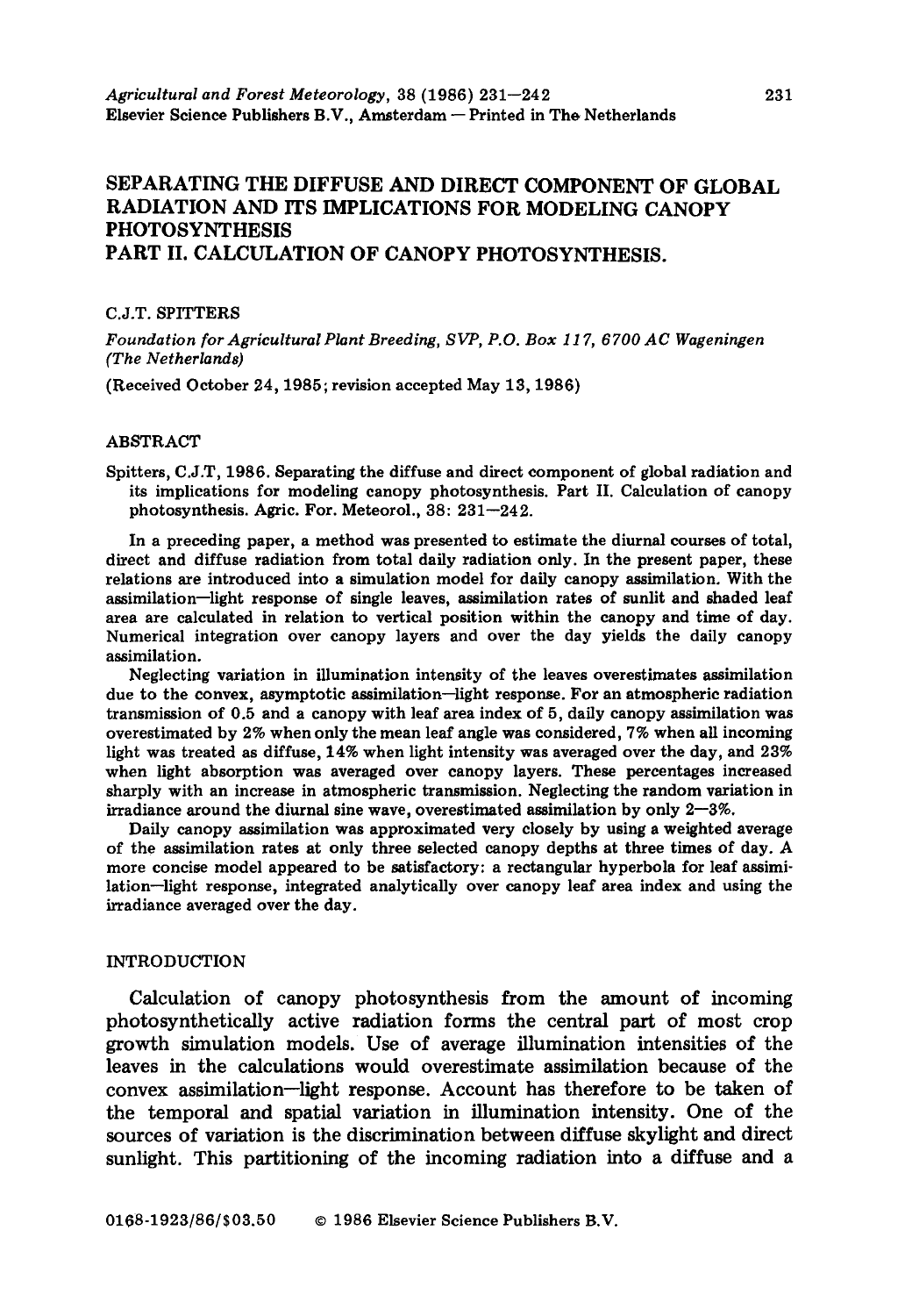direct flux causes a spatial bimodality in illumination of the leaves: shaded leaves receive diffuse light only, while sunlit leaves receive both the diffuse and direct flux.

In Part I of this study (Spitters et al., 1986) a simple approach to estimate the diurnal courses of total, diffuse and direct radiation from daily total radiation was presented. The aim of the present paper is to incorporate the established relationships into a simulation model for daily canopy assimilation.

The modeling of canopy assimilation starts from the approach of de Wit (1965; de Wit et al., 1978), which is representative of many other simulation models in this field. Canopy photosynthesis is calculated from the absorbed amount of photosynthetically active radiation ('light', 400-700 nm) and the photosynthesis--light response of single leaves. The assimilation of shaded and sunlit leaf area is calculated separately. In the de Wit model, canopy assimilation is calculated for a standard clear sky and a standard overcast sky; actual canopy assimilation is obtained by interpolating between both by assuming that the sky is either clear or overcast. Spitters et al. (1986), demonstrated that this approach is not justified because sky conditions are, in reality, much more intermediate. In this paper, therefore, a different procedure is applied in which the direct and diffuse flux for the actual sky are calculated from the measured total radiation according to the regression given in Part I (Spitters et al., 1986).

In the de Wit model, daily canopy assimilation is calculated as the sum of the assimilation rates of the different canopy layers over the different time intervals of the day. Such a numerical approach is adopted here as the standard with which other approaches are compared. The equations are, however, presented with respect to discrete points rather than to intervals of canopy depths and time. Thus, formulations become clearer and become suitable for a simplified method of calculating daily canopy assimilation. As was shown by Goudriaan (1986), a very close approximation of daily canopy assimilation is obtained with a weighted average of the assimilation rates at three selected canopy depths at three times of the day. These discrete points were selected by a Gaussian integration algorithm.

The relevance of taking account of the variation in illumination intensity of the leaves in calculating daily canopy assimilation will be evaluated for the different sources of this variation separately.

## DESCRIPTION OF THE MODEL FOR CANOPY PHOTOSYNTHESIS

The light profile within the canopy is determined by the amount of light entering the top of the canopy and the extinction coefficients of the different radiation components. On the basis of the light profile, absorption can be derived for any height within the canopy. Substitution into the assimilation-light response of the leaves gives the assimilation per unit leaf area in the studied canopy layer. Integration over layers and over the daylight period yields the daily assimilation rate of the canopy.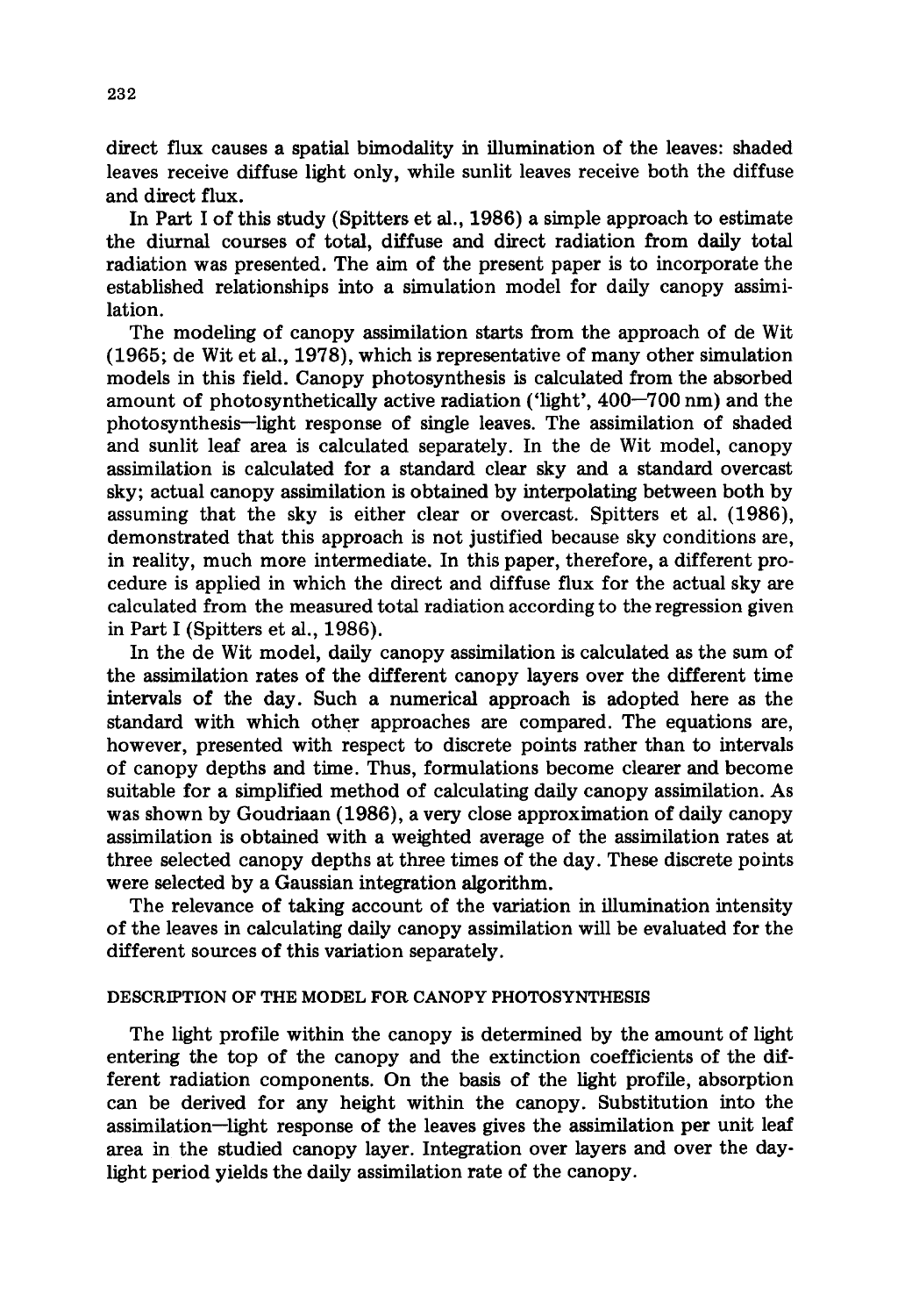## *Incoming light at the top of the canopy*

Daily global irradiance is input for the model. In Part I (Spitters et al., 1986) an equation was presented to partition the total flux into its direct component, with angle of incidence equal to solar angle, and its diffuse component, with incidence under different angles. The diurnal trends of total, direct and diffuse radiation were characterized as well and account was taken of the greater share of the diffuse flux in the photosynthetically active wavebands. On the whole, photosynthetically active radiation amounts to 50% of total radiation.

Incoming light is partly reflected by the canopy. The reflection coefficient  $\rho$  of a green, closed vegetation is:

$$
\rho = \left(\frac{1 - (1 - \sigma)^{1/2}}{1 + (1 - \sigma)^{1/2}}\right) \left(\frac{2}{1 + 1.6 \sin \beta}\right) \tag{1}
$$

where the first term denotes the reflection of a canopy of horizontal leaves (Goudriaan, 1977, p. 14,31) and the second term is an approximate correction factor for a spherical leaf angle distribution (Goudriaan, personal communication).  $\beta$  = solar elevation above the horizon;  $\sigma$  = scattering coefficient of single leaves and for visible radiation in the order of 0.20. Hence, a fraction  $1-\rho$  of the incoming flux is potentially available for absorption by the canopy.

## *Light profile within the canopy*

Light intensity, adjusted for crop reflection, decreases approximately exponentially with leaf area index when going deeper into the canopy:

$$
I_{\mathbf{L}} = (1 - \rho)I_0 e^{-kL} \tag{2}
$$

where  $I_0 =$  light intensity at the top of the canopy  $(J m^{-2} \text{ ground s}^{-1})$ ;  $L =$  leaf area index (m<sup>2</sup> leaf m<sup>-2</sup> ground);  $I<sub>L</sub> =$  net light intensity at depth L (L reckoned from top downwards);  $k =$  extinction coefficient. Hereafter the subscript  $L$  will be omitted.

Analogously, the profiles of the net diffuse flux (df) and the net flux caused by direct irradiance (dr) are characterized as (Goudriaan, 1982):

$$
I_{\rm df} = (1 - \rho)I_{0, \rm df} e^{-k_d t L} \tag{3}
$$

$$
I_{\rm dr} = (1 - \rho)I_{0, \rm dr} e^{-(1 - \sigma)^{1/2}k} b L^2
$$
 (4)

where  $k_{\text{bl}}$  = extinction coefficient of 'black' leaves, i.e. leaves which show neither transmission nor reflection.

On its way through the canopy a part of the direct flux which is intercepted by the leaves is scattered by those leaves; hence, the direct flux segregates into a diffused, scattered component and another component which remains direct. Attenuation of the direct component of the direct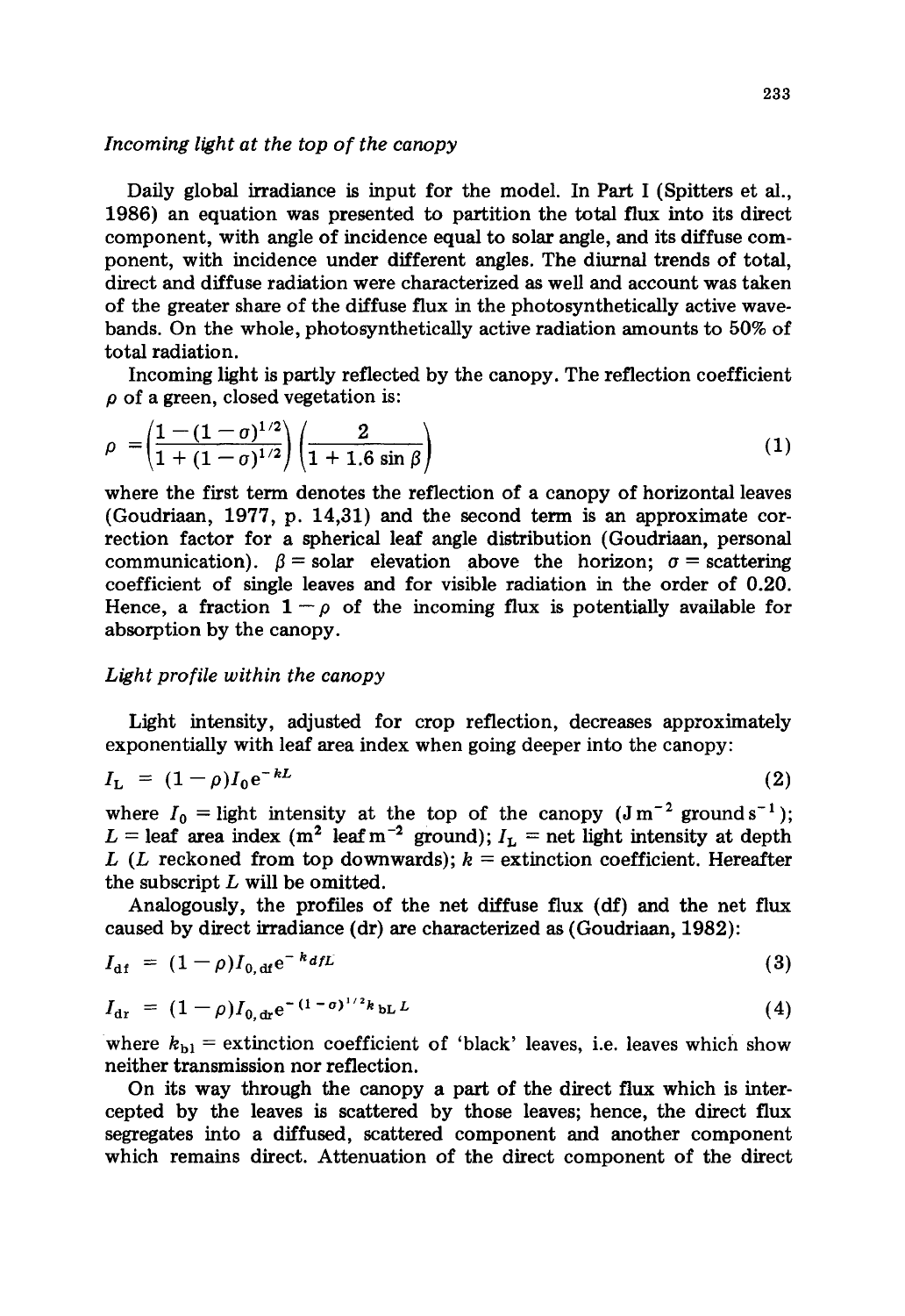flux proceeds equally to the attenuation of light in a hypothetical canopy of black, non-scattering leaves:

$$
I_{\text{dx, dr}} = I_{0, \text{dr}} e^{-k_{\text{D}} L} \tag{5}
$$

The diffused component is obtained as the difference between the total direct flux and its direct component:

$$
I_{\text{dr, df}} = I_{\text{dr}} - I_{\text{dr, dr}} \tag{6}
$$

## *Extinction coefficients*

For a spherical leaf angle distribution with leaves distributed randomly within the canopy volume, the extinction coefficients of the diffuse flux and that of the direct component of the direct flux are approximated, respectively, by (Goudriaan, 1977, 1982):

$$
k_{\rm df} = 0.8(1 - \sigma)^{1/2} \quad \text{and} \quad k_{\rm bL} = 0.5/\sin\beta \tag{7}
$$

where 0.5 points to the average projection on the ground surface of leaves showing a spherical angle distribution, and 0.8 is the value of 0.5/sin  $\beta$ averaged over inclination  $\beta$  of incident radiation under an overcast sky.

Actual extinction coefficients deviate from the above theoretical values, mainly because leaves are clustered rather than randomly distributed. Assuming that the leaf angle distribution is still spherical, eq. 7 gives as an approximation for the extinction coefficient of black leaves:

$$
k_{\rm bl} = 0.5 k_{\rm df} / (0.8(1 - \sigma)^{1/2} \sin \beta) \tag{8}
$$

where the empirical, measured value of  $k_{df}$  is used rather than the theoretical value of eq. 7.

Absorption is complementary to transmission, hence light absorption at canopy depth  $L$  is obtained from the exponential light profile (eq. 2) as

$$
I_{a} = -dI/dL = (1 - \rho)I_{0}ke^{-kL}
$$
\n(9)

where  $I_a$  = absorbed light energy per unit leaf area (J m<sup>-2</sup> leaf s<sup>-1</sup>). (Note that in this paper  $I$  denotes the incident flux, expressed per unit ground surface, whereas  $I_a$  is used for the flux absorbed per unit leaf area.) Similarly, absorption of the diffuse and direct flux are derived from eq. 3 and 4 to be:

$$
I_{\text{df, a}} = (1 - \rho)I_{0, \text{df}} k_{\text{df}} e^{-k_{\text{df}} L}
$$
 (10)

and:

$$
I_{\text{dr, a}} = (1 - \rho)I_{0, \text{dr}}(1 - \sigma)^{1/2} k_{\text{bl}} e^{-(1 - \sigma)^{1/2} k_{\text{bl}} L}
$$
(11)

Of the direct component of the direct flux (eq. 5), the non-scattered part  $1 - \sigma$  is absorbed:

$$
I_{\text{dr, dr, a}} = (1 - \sigma) I_{0, \text{dr}} k_{\text{bl}} e^{-(1 - \sigma)^{1/2} k_{\text{bl}} L}
$$
 (12)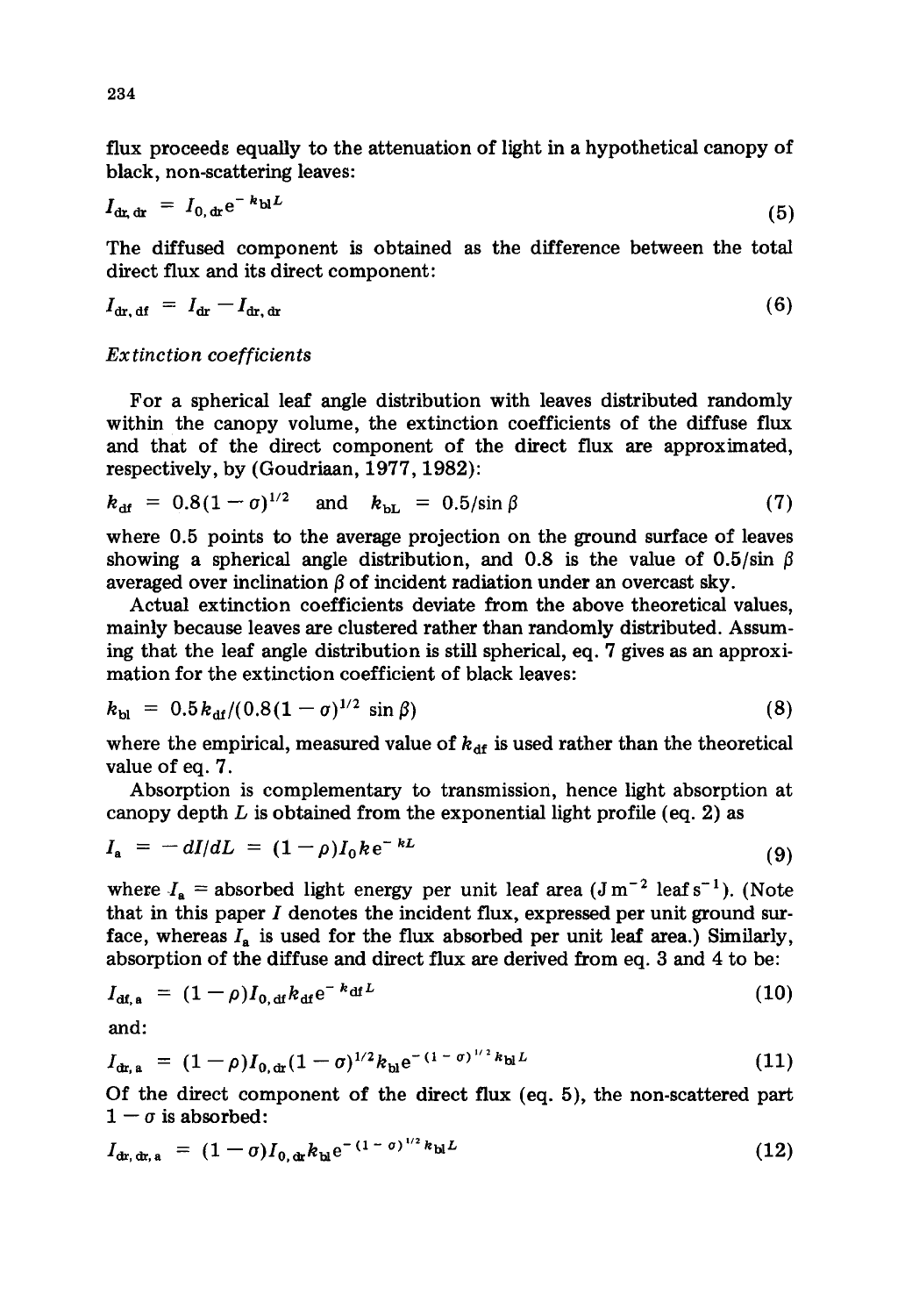The absorbed diffused component of the direct flux is obtained by subtracting the direct component (eq. 12) from the total of the direct flux (eq. 11).

Two leaf area classes are distinguished: shaded leaf area and sunlit leaf area. The shaded leaf area absorbs the diffuse flux and the diffused component of the direct flux:

$$
I_{\mathrm{sh},\,\mathrm{a}} = I_{\mathrm{df},\,\mathrm{a}} + (I_{\mathrm{dr},\,\mathrm{a}} - I_{\mathrm{dr},\,\mathrm{dr},\,\mathrm{a}}) \tag{13}
$$

The sunlit leaf area receives diffuse and direct radiation:

$$
I_{\mathrm{sl},\,\mathrm{a}} = I_{\mathrm{sh},\,\mathrm{a}} + (1-\sigma) k_{\mathrm{bl}} I_{0,\,\mathrm{dr}} \tag{14}
$$

At every horizon within the canopy, the intensity of the unobstructed direct beam equals its intensity above the crop. Leaves differ in angle, but it can be shown that on the average their illumination intensity is a fraction  $k_{\rm b}$  of that at a horizontal plane  $(I_{o, dr})$ . A fraction  $1 - \sigma$  of the intercepted flux is absorbed by the leaves. In eq. 12 the absorption of the direct beam is averaged over sunlit plus shaded leaf area, whereas the second part of eq. 14 gives the absorption intensity per unit of sunlit leaf area only.

## *Instantaneous assimilation per canopy layer*

The assimilation rate of a canopy layer is obtained by substituting the absorbed amount of light energy into the assimilation--light response of single leaves. Of the two-parameter response functions, the asymptotic exponential appears to be the most satisfactory (Peat, 1970; own unpublished results). The assimilation rate of the shaded leaves is thus described by

$$
A_{\rm sh} = A_{\rm m} \left( 1 - e^{-\epsilon I_{\rm sh, a} / A_{\rm m}} \right) \tag{15}
$$

where  $A_{sh}$  = assimilation rate of shaded leaf area (g CO<sub>2</sub> m<sup>-2</sup> leaf h<sup>-1</sup>),  $A_m$ = asymptote or assimilation rate at light saturation (g  $CO_2$  m<sup>-2</sup> leaf h<sup>-1</sup>),  $\epsilon$  = initial slope or light-use efficiency (g CO<sub>2</sub> J<sup>-1</sup> absorbed). Light-use efficiency is about  $12.5 \times 10^{-6}$  g CO<sub>2</sub> J<sup>-1</sup> at 20°C (Ehleringer and Pearcy, 1983) and  $A_m$  is for ruderal C<sub>3</sub> species in the order of 4g CO<sub>2</sub> m<sup>-2</sup> h<sup>-1</sup>. Evidently, alternative response functions (e.g. Thornley, 1976, p. 94) may be applied in the model.

For the sunlit leaf area, the average absorption intensity given in eq. 14 may be substituted into eq. 15. It is, however, more accurate to account for the variation in leaf angle and thus in illumination intensity. The direct flux is absorbed by a leaf perpendicular to the direct beam with an intensity of:

$$
I'_{\rm sl. dr. a} = (1 - \sigma) I_{0, \rm dr} / \sin \beta \tag{16}
$$

where  $\beta$  = solar elevation,  $I_{0, dr}$  = direct irradiance on a horizontal plane. With a spherical leaf angle distribution, the sine of leaf angle is distributed uniformly. Hence, equidistant sine classes have an equal frequency, irrespec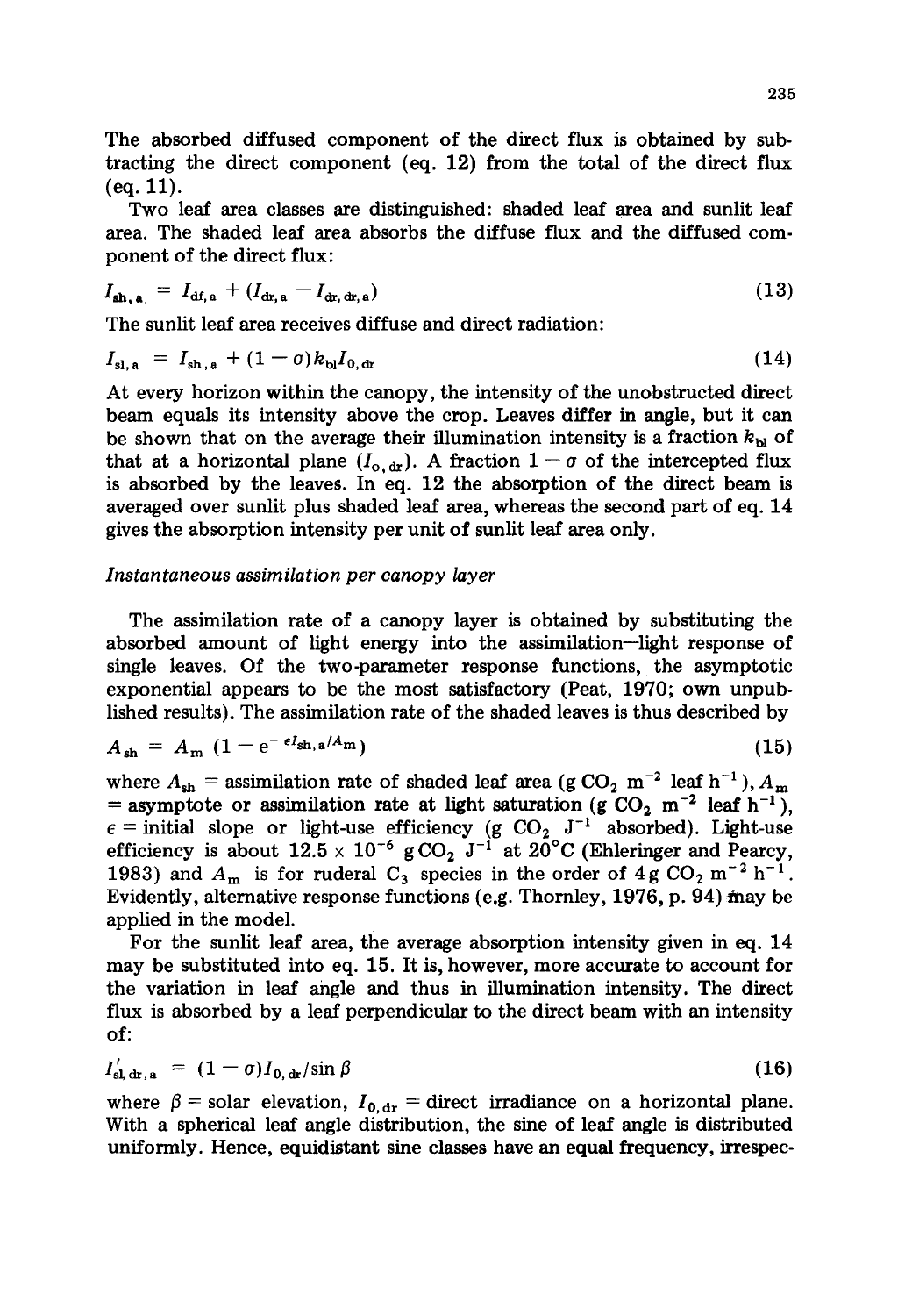tive of solar elevation. Integration over the sine of incidence gives for the assimilation rate of sunlit leaf area (Goudriaan, personal communication):

$$
A_{\rm sl} = A_{\rm m} \left[ 1 - (A_{\rm m} - A_{\rm sh}) \left( 1 - e^{-\epsilon I_{\rm sl, dr, a}^{\prime} / A_{\rm m}} \right) / (\epsilon I_{\rm sl, dr, a}^{\prime}) \right]
$$
(17)

with the assimilation of shaded leaves  $(A_{sh})$  given by eq. 15 and the absorption of leaves perpendicular to the direct beam  $(I'_{sl,dr,a})$  by eq. 16.

The assimilation rate per unit leaf area, averaged over a canopy layer, is the sum of the assimilation rates of sunlit and shaded leaves, each weighted to their share in that layer:

$$
A' = f_{sL}A_{s1} + (1 - f_{s1})A_{s1} \tag{18}
$$

The fraction sunlit leaf area  $(f_{sl})$  equals the fraction of the direct beam reaching that layer. According to eq. 5:

$$
f_{\rm sl} = e^{-k_{\rm bl}L} \tag{19}
$$

Note that the intensity of the direct beam per unit leaf area does not change with canopy depth.

The model predicts the assimilation rate in a dynamic light environment from the steady state rates at the respective light intensities. In a light environment of fluctuating sunflecks, deviations from this assumption occur due to a required induction of photosynthetic capacity and due to postillumination  $CO<sub>2</sub>$  fixation (Pearcy et al., 1985). These deviations are expected to be small on the whole so that they are not accounted for in the model.

### *Instantaneous canopy assimilation*

Canopy assimilation is calculated as a weighted average of the assimilation at three horizons within the canopy. The horizons, selected by Gaussian integration (Goudriaan, 1986), are:

$$
L = (0.5 + p(0.15)^{1/2})LAI \t p = 1,0,1
$$
 (20)

with  $LAI = total$  leaf area index of the crop. The weighted average of these assimilation rates, to be derived from eq. 18 and 20, is

$$
A_{\rm h} = {\rm LAI} \left( A_{-1}^{\dagger} + 1.6 \, A_{0}^{\dagger} + A_{1}^{\dagger} \right) / 3.6 \tag{21}
$$

where  $A_h$  = hourly canopy assimilation (g CO<sub>2</sub> m<sup>-2</sup> ground h<sup>-1</sup>).

## *Daily canopy assimilation*

To integrate the instantaneous canopy assimilation (eq. 21) over the day, again the Gaussian approach of numerical integration was followed. The three selected time points refer to the period from noon to sun set:

$$
t_{\rm h} = 12 + 0.5 D (0.5 + p(0.15)^{1/2}) \quad p = 1,0,1 \tag{22}
$$

where  $D =$  daylength (h; eq. 17 in Spitters et al., 1986). Daily canopy assimi-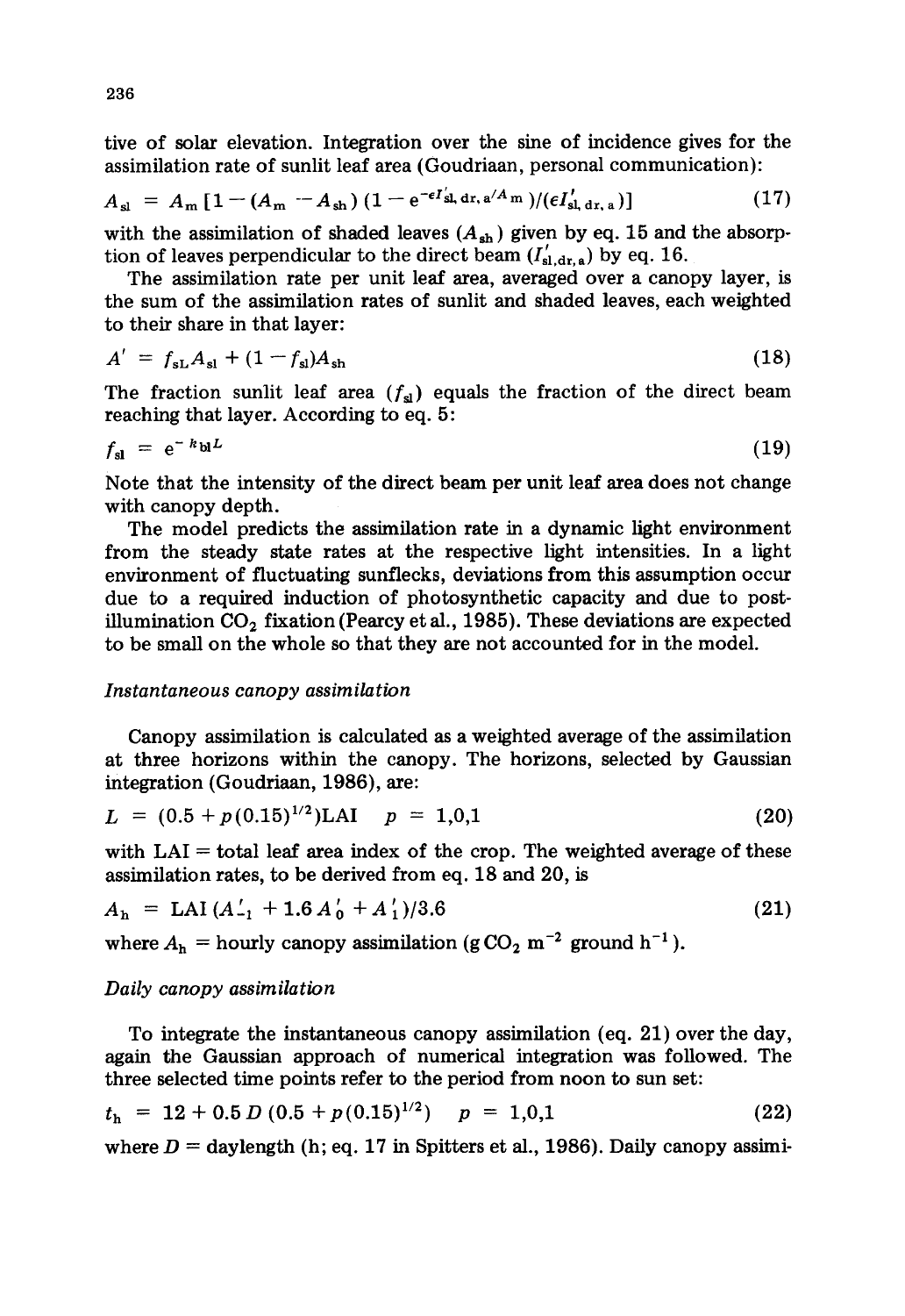lation is obtained as the weighted average of the instantaneous assimilation rates (eq. 21) at the selected time points:

$$
A_{\rm d} = D (A_{\rm h,-1} + 1.6A_{\rm h,0} + A_{\rm h,1})/3.6
$$
 (23)  
where  $A_{\rm d}$  = daily canopy assimilation (g CO<sub>2</sub> m<sup>-2</sup> ground day<sup>-1</sup>).

#### CONCISE APPROACHES

In the model, several sources of variation in illumination intensity of the leaves were explicitly accounted for. Neglecting this variation and using the average intensity would overestimate crop assimilation due to the convex asymptotic photosynthesis--light response. This bias may be partly avoided by applying a photosynthesis--light response function which proceeds more gradually than the asymptotic exponential of eq. 15. For this, the rectangular hyperbola is used:

$$
A = \left(\frac{\epsilon I_{\rm a}}{\epsilon I_{\rm a} + A_{\rm m}}\right) A_{\rm m} \tag{24}
$$

where  $A =$  assimilation rate  $(g\text{CO}_2 \text{ m}^{-2}$  leaf h<sup>-1</sup>),  $I_a =$  absorbed light  $(J m<sup>-2</sup>$  leaf s<sup>-1</sup>). The hyperbola is used only to approximate an average assimilation rate. For the initial slope  $\epsilon$  and the saturation level  $A_m$  those values should, therefore, be used which are obtained by fitting an asymptotic exponential, rather than the hyperbola, to the leaf photosynthesis measurements.

Light absorption averaged over daylight period and canopy layers is obtained from eq. 2 as:

$$
I_{\rm a} = (1 - \rho) I_{\rm d} \ (1 - e^{-kL}) / (LD) \tag{25}
$$

where  $I_d$  = daily amount of light incident at the top of the canopy ( $J m^{-2}$  $day^{-1}$ ). Substitution into eq. 24 and multiplication by canopy leaf area index  $L$  and daylength  $D$  yield a very simple expression for daily crop assimilation.

More sophistication is introduced by making allowance for the exponential light profile within the canopy. Substitution of eq. 9 for the light absorption at a certain canopy depth into eq. 24 gives the assimilation rate at that depth. Integration over canopy leaf area index  $L$  gives:

$$
A_{\rm d} = D \frac{A_{\rm m}}{k} \ln \left\{ \frac{A_{\rm m} + k \overline{I} \epsilon}{A_{\rm m} + k \overline{I} \epsilon \epsilon^{-k \overline{L}}} \right\} \tag{26}
$$

where  $A_d =$  daily canopy assimilation (g CO<sub>2</sub> m<sup>-2</sup> ground day<sup>-1</sup>),  $\bar{I} =$  $(1-\rho)I_d/D =$  light intensity averaged over the daylight period and corrected for crop reflection  $(J m^{-2} s^{-1})$ . Several authors (e.g. Acock et al., 1978) have used a similar equation in crop growth models.

Appropriateness of both approaches is evaluated in Fig. 3.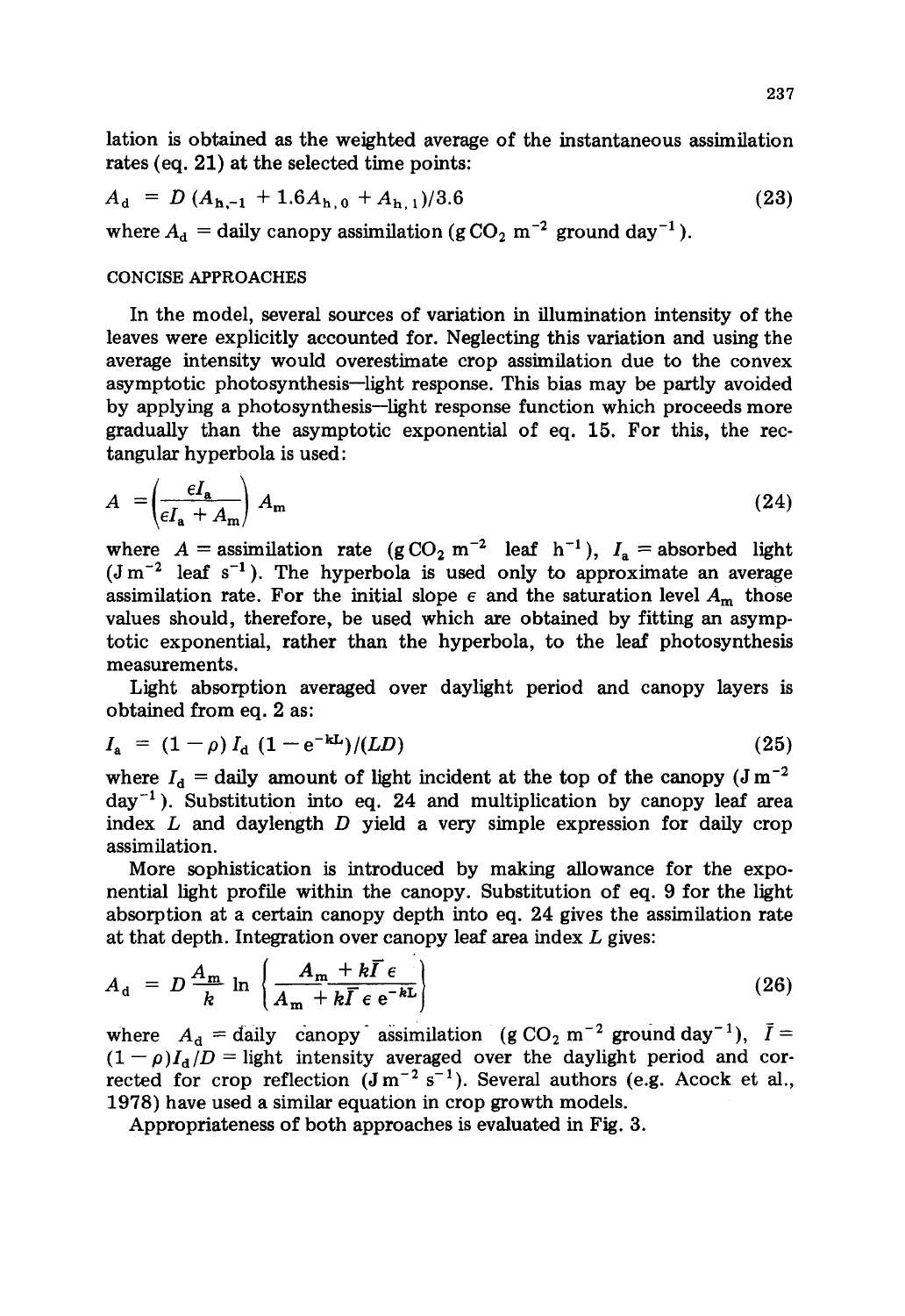

Fig. 1. Daily course of measured  $(x)$  and simulated (o) gross assimilation rate of a sugar beet crop in relation to global irradiance (-) (unpublished measurements of L. Sibrna and W. Louwerse). Gross assimilation rates were obtained from measured net rates by adding the measured dark respiration of 7.1 kg  $CO<sub>2</sub>$  ha<sup>-1</sup> h<sup>-1</sup>. Experimental details: Day 209 (28 July 1981); location Flevoland, The Netherlands; LAI = 5.26; temperature  $20^{\circ}$ C; data adjusted to a constant concentration of 330 vpm  $CO<sub>2</sub>$ , parameters used in the model:  $A_{\rm m}$  = 5.0 g CO<sub>2</sub> m<sup>-2</sup> h<sup>-1</sup> (L. Sibma, unpublished data of leaf photosynthesis)  $\epsilon$  = 12.5  $\mu$ g  $CO_2$  J<sup>-1</sup>;  $k_{\text{df}} = 0.7$ . Irradiance at the top of the canopy is obtained by multiplying the plotted global radiation by 0.86, being the transmission of the perspex chamber.



Fig. 2. Daily canopy assimilation simulated with the reference version of the model for different levels of global radiation  $(S_{g,d})$ , atmospheric transmission  $(S_{g,d}/S_{0,d})$  and leaf area index (LAI).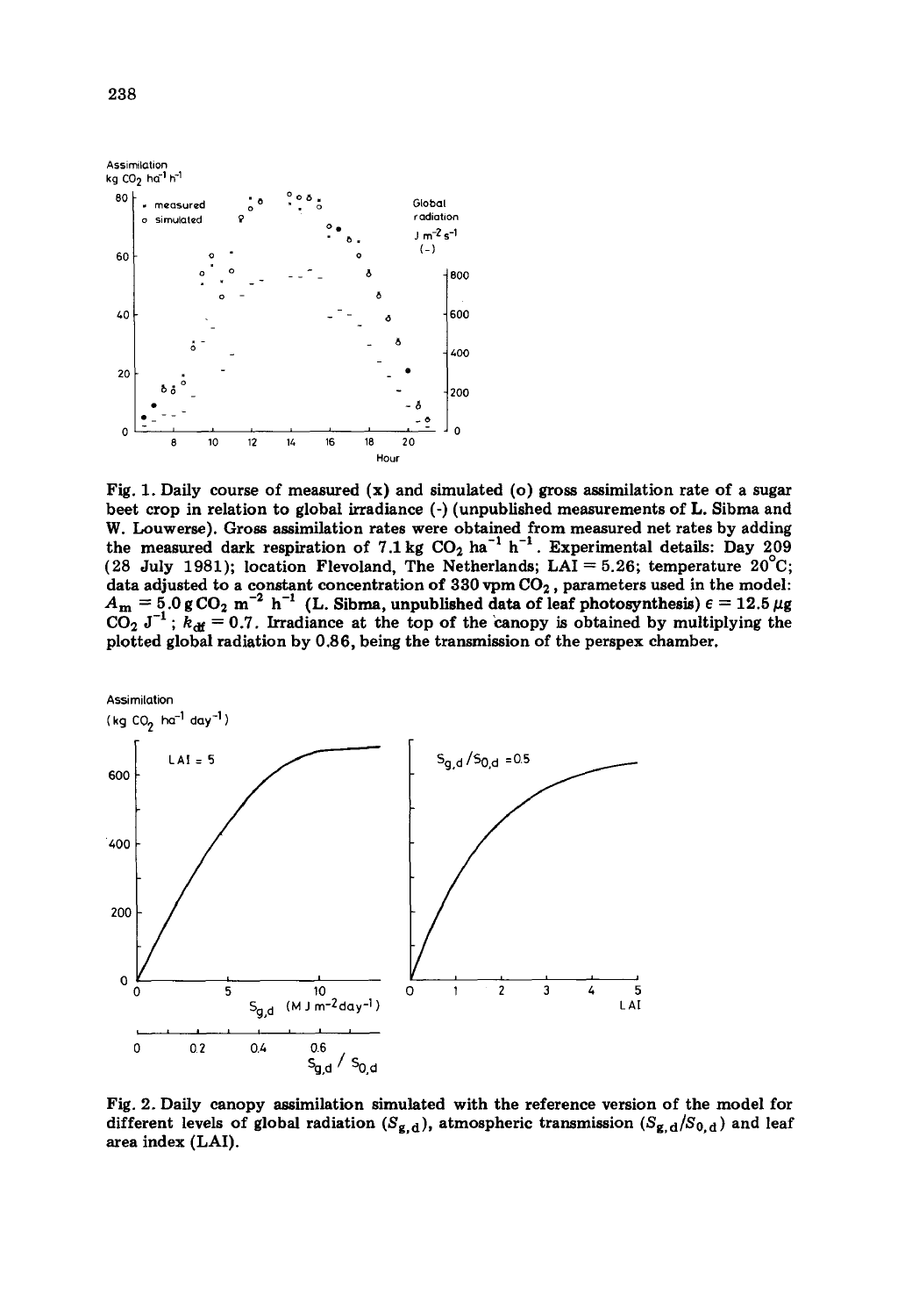

Fig. 3. Daily canopy assimilation as calculated with different versions of the model and expressed relative to the daily canopy assimilation calculated with the reference version. These ratios are given in relation to daily global radiation  $(S_{g,d})$ , atmospheric transmission  $(S_{g,d}/S_{0,d})$  and leaf area index (LAI). Curves a-d illustrate the influence of different sources of variation in illumination intensity of the leaves: (a) accounting for random variation in irradiance around diurnal sine wave, (b) treating all incoming light as diffuse, (c) neglecting the diurnal sine wave by using light intensity averaged over the daylight period, (d) neglecting the exponential light profile within the canopy by using light absorption averaged over canopy layers. Curve e reflects the usual way of discriminating between direct and diffuse light by assuming that the sky is either clear or overcast. Curves f and g use a rectangular hyperbola for the leaf assimilation--light response function: (f) light absorption averaged over daylight period and canopy layers, (g) light absorption averaged over daylight period only. Curve h: canopy assimilation calculated as weighted average of assimilation rates at three selected canopy depths at three moments of the day.

### SENSITIVITY ANALYSIS AND DISCUSSION

The model yields realistic values, as is illustrated in Fig. 1 where simulated and measured assimilation rates of a sugar beet crop are plotted.

The influence of the different sources of variation in illumination intensity of the leaves will be evaluated with the model. A model version where daily canopy assimilation is computed numerically is taken as a standard. In this version, the canopy is partitioned into 30 horizontal layers and the daylight period into intervals of 15 min. Day 230 (Aug. 18) is considered, being the day with average irradiance for the 200 days of the Dutch growing season (Apr. 1-Oct. 17). At 52° Northern Latitude, daylength is then 14.3 h and extra-terrestrial irradiance  $33.4 \text{ MJ m}^{-2}$  day<sup>-1</sup>. The results of the sensitivity analysis, as presented in Fig. 2, were only slightly influenced by day and latitude.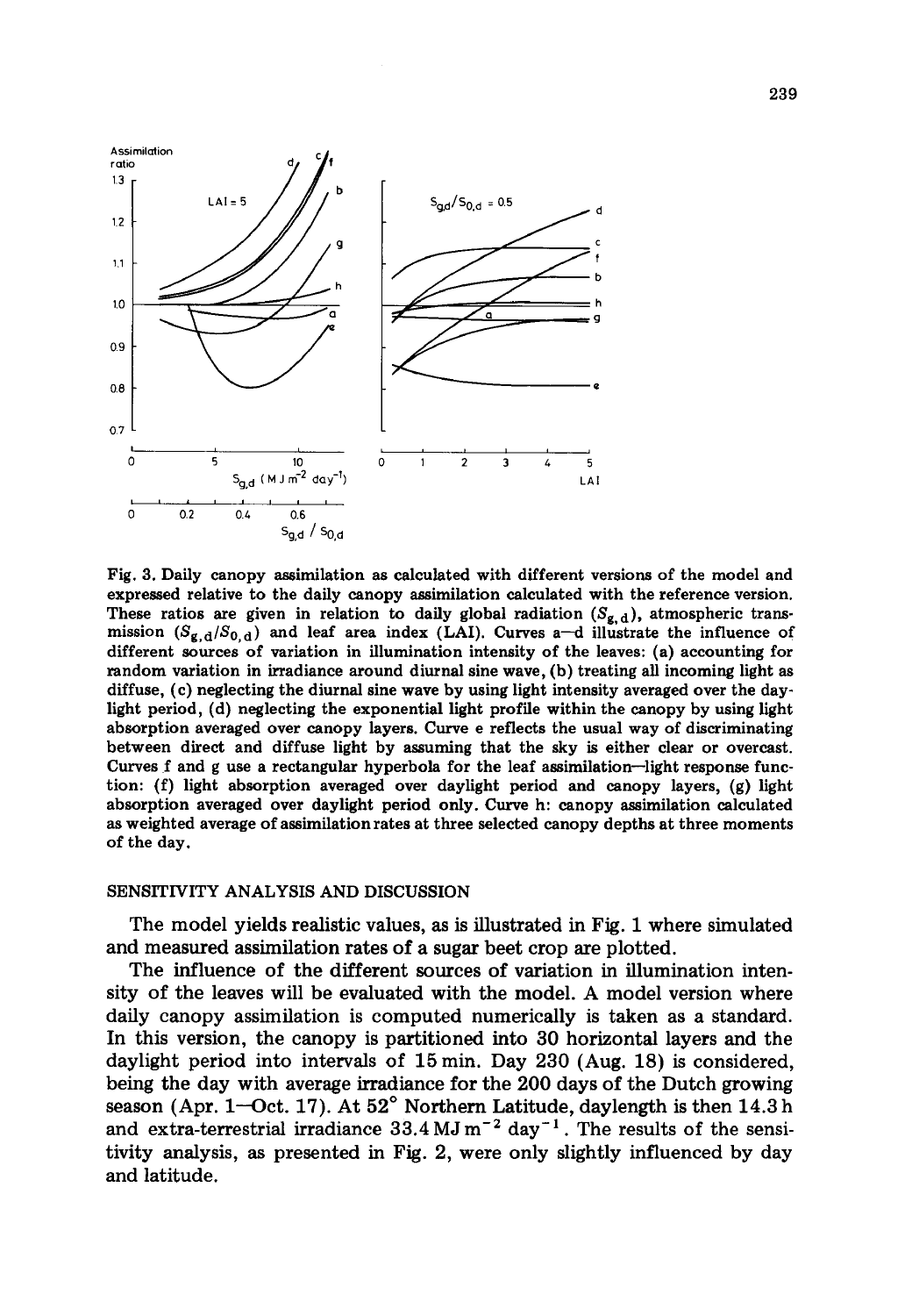The standard crop has leaves which are distributed at random within the canopy volume and show a spherical leaf angle distribution. With a scattering coefficient of the leaves of 0.2, the extinction coefficient for the diffuse flux is 0.72 (eq. 7). Light use efficiency  $\epsilon$  is  $12.5 \times 10^{-6}$  g CO<sub>2</sub> J<sup>-1</sup> at 20<sup>o</sup>C (Ehleringer and Pearcy, 1983) and  $A_m$  is 4.0 g CO<sub>2</sub> m<sup>-2</sup> h<sup>-1</sup>, a value typical of ruderal  $C_3$  species. Decrease of  $A_m$  with canopy depth is neglected.

Under good growing conditions, crop growth is mainly determined by the amount of light absorbed by the canopy. The different model versions are, therefore, evaluated for a realistic range of daily irradiance and canopy leaf area index.

To illustrate its order of magnitude, daily crop assimilation is plotted in Fig. 2 in relation to radiation level and leaf area index (LAD. A canopy with  $LAI = 5$  can be considered to be completely closed. During the growing season, the mean atmospheric transmission in the Netherlands is 0.42. A day without sunshine has on the average a transmission of 0.20, while for a cloudless day the transmission amounts to 0.76.

The different model versions are evaluated by expressing their computed daily canopy assimilation relative to that of the reference (Fig. 3). Random variation in irradiance around the diurnal sine wave was expressed in relation to the radiation level (eq. 11 in Spitters et al., 1986). For each of the canopy layers and 15-min time intervals the assimilation rate was integrated numericaUy over the assumed normal distribution with 5% intervals. Neglecting this random variation introduced an overestimation of canopy assimilation of only  $2-3\%$  (reference compared to curve a in Fig. 3). This constancy was promoted by the decrease of relative variation in irradiance with radiation level. This random variation is neglected in the reference version because of its small influence and the preliminary character of its quantification.

Neglecting the variation in irradiance of the sunlit leaf area, i.e. substitution of eq. 14 into 15 rather than using eq. 17, overestimated canopy assimilation with 0.8, 2 and 5% at atmospheric transmissions of 0.4, 0.5 and 0.7, respectively. LAI had only a minor effect on these percentages.

The diurnal course in atmospheric transmission was accounted for in eq. 6 and 7 in Spitters et al. (1986). Neglecting this source of variation overestimated daily assimilation of a canopy of  $LAI = 5$  with 1.0, 1.6 and 3.8% at transmissions of 0.4, 0.5 and 0.7, respectively.

Treating all the incident light as diffuse discards the differences between the diffuse and direct flux. The resulting overestimation of canopy assimilation increases sharply with the share of the direct flux and therefore with an increase in atmospheric transmission (curve b in Fig. 3). Assimilation of canopies of very low LAI is, on the other hand, underestimated because  $k_{\text{df}}$  is smaller than  $k_{\text{bl}}$  at low and moderate solar heights (eq. 8). The resulting underestimation of total light absorption of the canopy becomes significant at very low LAI, the more as mutual shading of leaves is then nearly absent.

Using a light intensity averaged over the day or over the canopy layers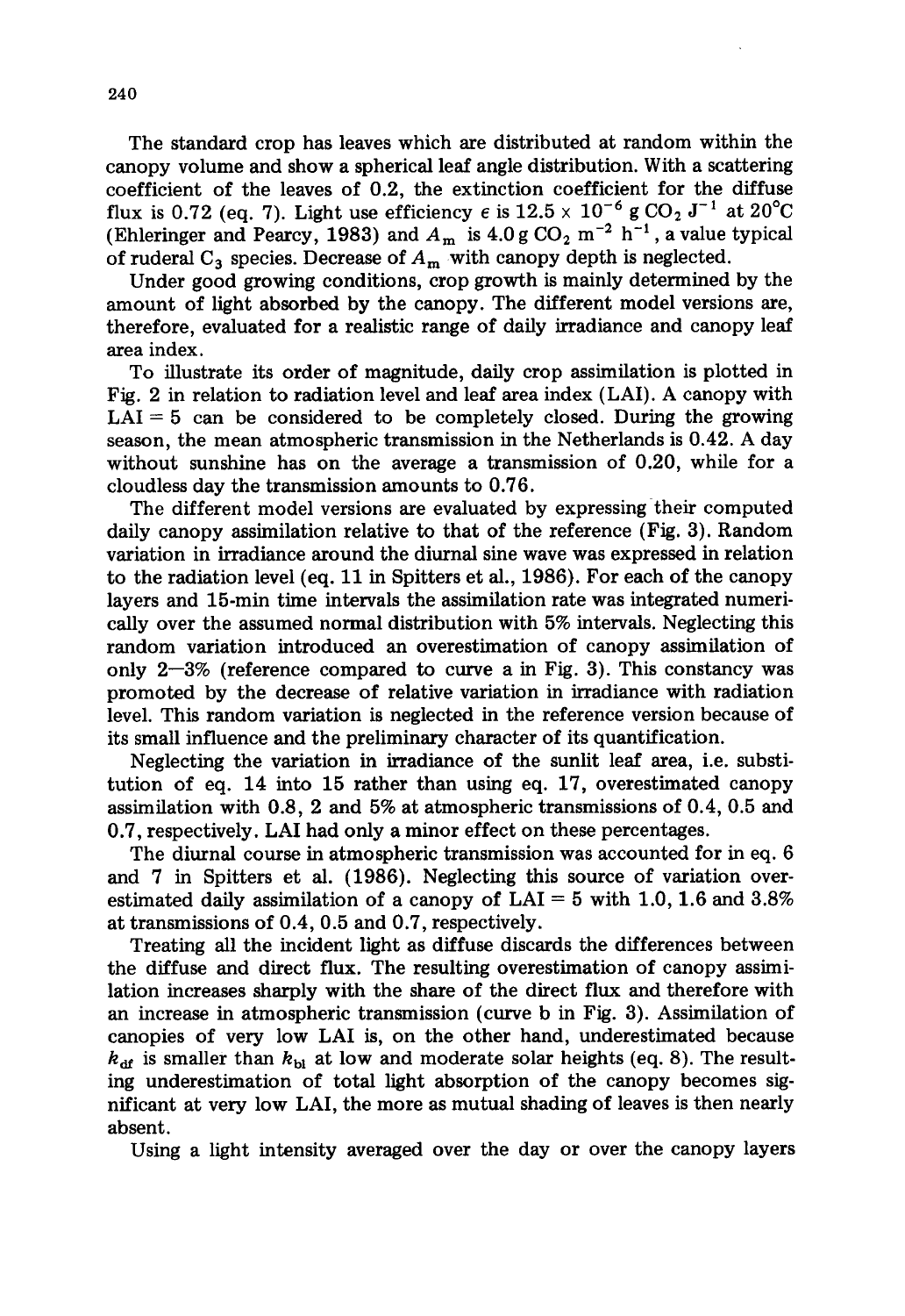greatly overestimates canopy assimilation (curves c and d in Fig. 3). The bias increases sharply with atmospheric transmission. For closed canopies the bias introduced by averaging over canopy layers is larger than the bias from averaging over the day. For canopies of lower LAI, the reverse is true.

The usual way to discriminate between direct and diffuse light in crop growth simulation is by defining a standard clear and a standard overcast day and computing daily canopy assimilation for both. Actual canopy assimilation is obtained as the sum of the assimilation rates during the clear and overcast periods with both weighted to their share in the daylight period (de Wit, 1965). In Fig. 3 of Spitters et al. (1986), it was demonstrated that this approach is incorrect: the share of the direct flux and the random variation in irradiance are overestimated at intermediate sky conditions. An underestimation of canopy assimilation up to 20% at intermediate sky conditions results (curve e in Fig. 3).

The overestimation introduced by using averaged light intensities may be partly avoided by applying a hyperbolic light response function as this function proceeds more gradually than the asymptotic exponential. Use of the absorbed amount of light averaged over daylight period and canopy layers (eq. 25) gave, also with the hyperbola, a serious overestimation of assimilation of closed canopies. The bias was strongly affected by the LAI of the crop (curve f in Fig. 3). Because of its mediocre performance, this approach is only suitable for very simple growth models. To restrict overestimation, an upper bound of about 4 has to be introduced for LAI in the calculations.

Taking account of the light profile within the canopy and averaging the absorption over the daylight period only (eq. 26), resulted in only a slight underestimation of canopy assimilation (curve g in Fig. 3). That approach therefore looks very attractive as a concise model, especially for closed crop surfaces.

Daily canopy assimilation was approximated very closely by a weighted average of the assimilation rates at three selected canopy depths at three selected moments of the daylight period (curve h in Fig. 3; Goudriaan, 1986). This approach, which uses only  $3 \times 3$  discrete points, selected by Gaussian integration, to calculate daily canopy assimilation is very suitable for use in crop growth models.

### **REFERENCES**

- **Acock, B., Charles-Edwards, D.A., Fitter, D.J., Hand, D.W., Ludwig, L.J., Warren Wilson, J. and Withers, A.C., 1978. The contribution of leaves from different levels within a tomato crop to canopy net photosynthesis: an experimental examination of two canopy models. J. Exp. Bot., 29: 815--827.**
- **De Wit, C.T., 1965. Photosynthesis of leaf canopies. Versl. Landbouwk. Onderz. (Agric. Res. Rep.) 663, Pudoc, Wageningen, 57 pp.**
- **De Wit, C.T., et al. 1978. Simulation of assimilation, respiration and transpiration of crops. Simulation Monograph, Pudoc, Wageningen, 140 pp.**
- Ehleringer, J. and Pearcy, R.W., 1983. Variation in quantum yield for CO<sub>2</sub> uptake among **C3 and C4 plants. Plant Physiol., 73: 555--559.**